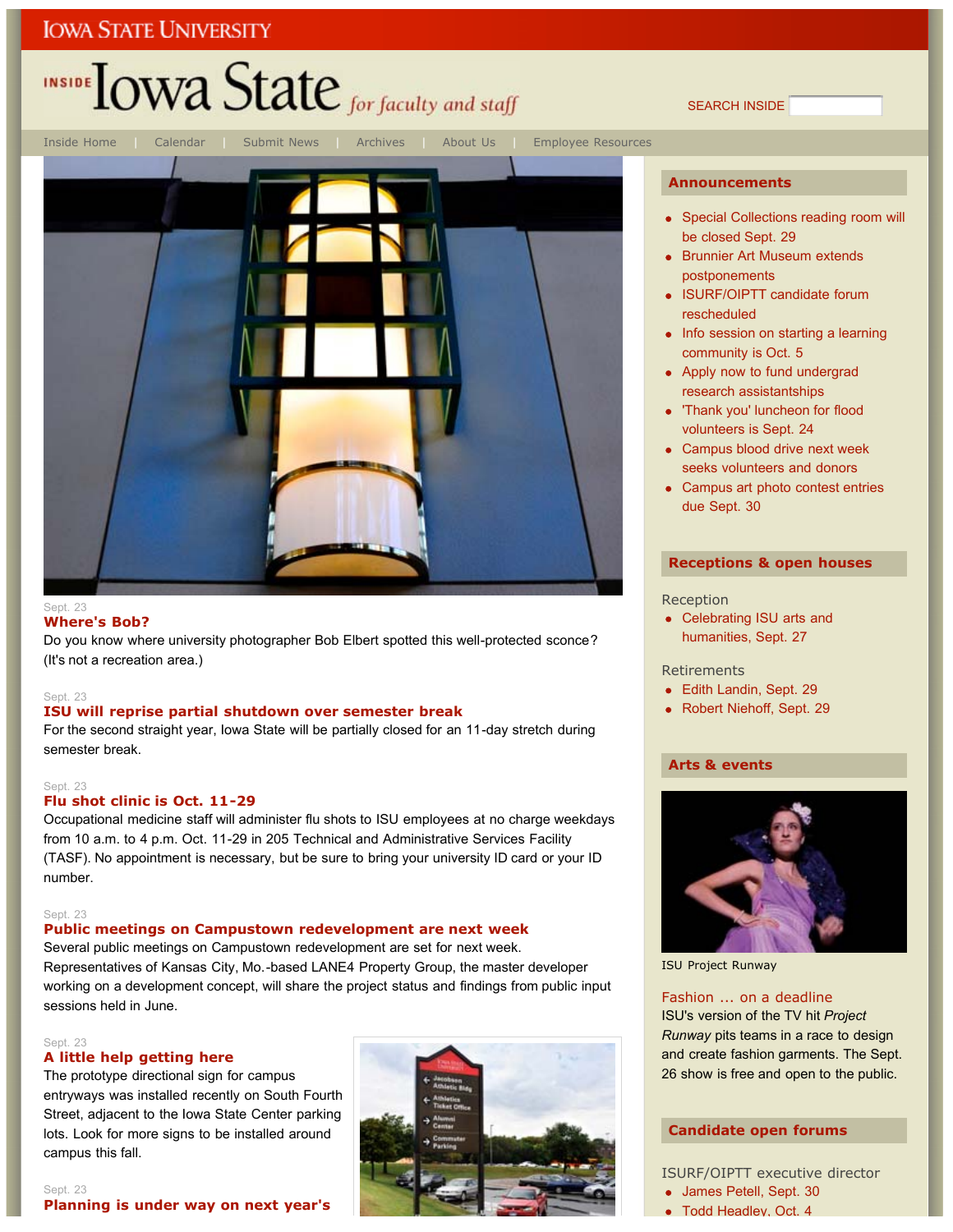**budget budget budget budget budget budget budget budget budget budget budget budget budget budget budget budget budget budget budget budget budget budget budget budget budge** A summary of state appropriation requests, a

short list of goals for next year and a budget timeline are included in Elizabeth Hoffman's first memo to university leaders on the FY12 budget development process.

#### Sept. 23

#### **Senate opens new academic year**

Senators approved a new masters of industrial design program at their Sept. 21 Faculty Senate meeting, but a decision on a proposed engineering technology degree will have to wait.

#### Sept. 23

#### **Iowa State makes the lists**

Iowa State made the lists in a couple of recent rankings. In a Wall Street Journal ranking, recruiters selected schools whose graduates were well-prepared. And a United Kingdom weekly ranked world universities.

#### Sept. 23

#### **On the agenda**

Among items on President Gregory Geoffroy's agenda are flood cleanup, continuing to offer a strong studentcentered education, making employee salary increases a budget priority and rejuvenating campustown. Geoffroy discussed his "to do" list and recent university achievements during his talk at the university convocation and awards ceremony Monday.



Convocation award winners

#### Sept. 16

#### **Regents approve strategic plan**

The State Board of Regents approved Iowa State's 2010-2015 Strategic Plan. Under the plan, the university will tackle 21st century challenges by integrating basic research, new technologies and entrepreneurial applications. Executive vice president and provost Elizabeth Hoffman presented the plan to the board.

#### Sept. 16

#### **Regents agree to expedited flood recovery processes**

An Iowa State request to use expedited construction and purchasing processes (detailed in the Iowa Code) to get flood-damaged buildings back in use as soon as possible was approved by the State Board of Regents during its Sept. 16 meeting.

Published by University Relations, inside@iastate.edu, (515) 294-7958, Ames, Iowa 50011. Copyright © 1995-2010, Iowa State University of Science and Technology. All rights reserved.

odd ead ead ey, oo ee Jacob Maczuga, Oct. 7

Vet Med dean

- Lisa Nolan, Sept. 23
- Jean Sander, Sept. 27
- Robert Holland, Sept. 30

#### **Around campus**

- Endowed faculty positions surge to 150; meets campaign objective
- California Supreme Court case cites ISU research
- ISU-led team will improve pre-K-8 math teaching

#### **Inside tools**

Print this edition (PDF) RSS | Twitter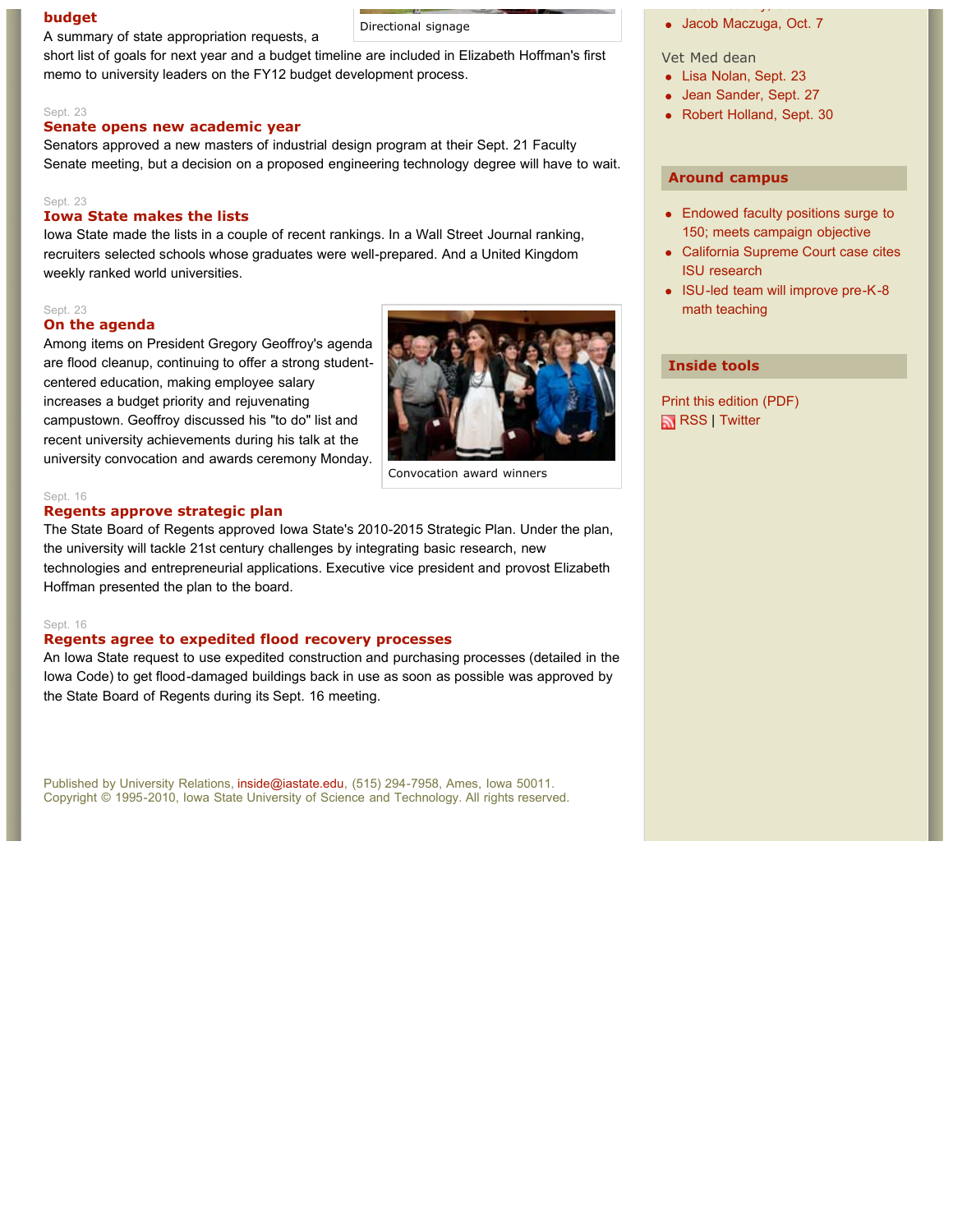# INSIDE TOWA State for faculty and staff

SEARCH INSIDE

Sept. 23, 2010



#### **Where's Bob?**

University photographer Bob Elbert was on the top (third) floor of the Durham Center when he shot this image.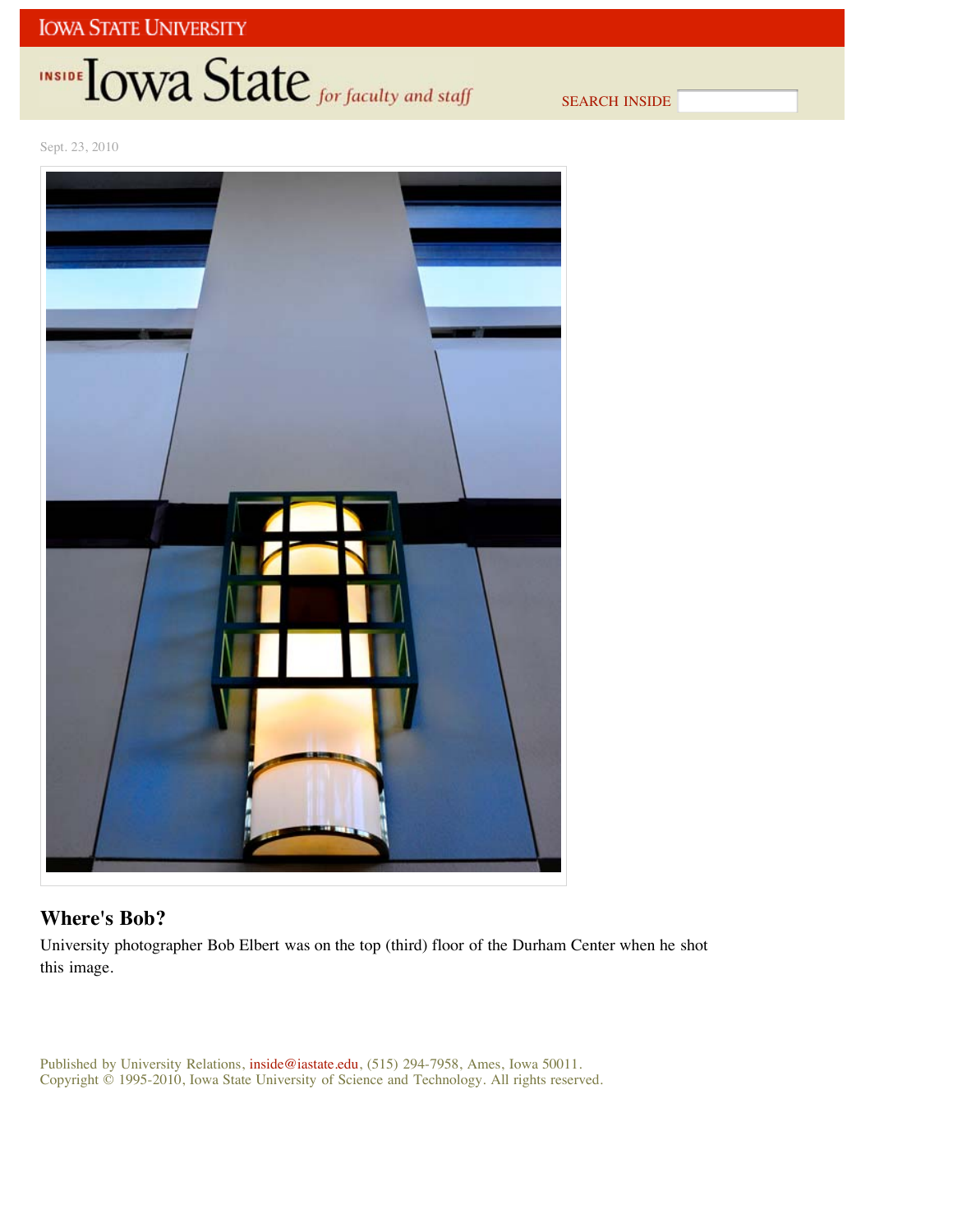Sept. 23, 2010

#### **Iowa State will reprise partial shutdown over semester break**

by Diana Pounds

For the second year, Iowa State will be partially closed for an 11-day stretch during semester break.

Last year's successful semester shutdown and continuing budget challenges prompted university leaders to support a similar schedule this year, vice president for business and finance Warren Madden said in a recent letter to administrators.

#### **Encouraged, but not mandatory**

The partial closing is scheduled for Dec. 23 through Jan. 2. The period includes three university holidays (Dec. 23, 24 and 31), four weekend days, and four work days (Dec. 27-30).

"This isn't a mandatory closing," Madden said. "Units involved in critical services, maintenance and research programs will remain in operation. And there may be partial staffing in some units. Supervisors must determine their operating schedules in consultation with their deans or vice presidents."

However, Madden added, university officials are encouraging units and employees to take advantage of the partial closing. He anticipates most Iowa State facilities will be closed and locked during the 11-day period, just as they are during holidays or weekends.

Employees who opt for a longer respite from work must take paid or unpaid leave for the four work days during that period.

#### **Shutdown benefits**

Madden said a partial shutdown offers several benefits:

- Many employees like to take leave over winter break and it's a good time for them to do so, because classes are not in session and campus activity slows down.
- The university saves energy through reduced demands for electricity and steam (heat). Estimated savings are \$4,800 per day.

#### **Leave a number**

Units that shut down over the extended break will need to leave emergency contact numbers on websites and voicemail, turn down thermostats, turn off equipment and designate someone to periodically check work spaces for plumbing, heating or cooling problems.

Officials will provide a checklist for units that will be shutting down over break.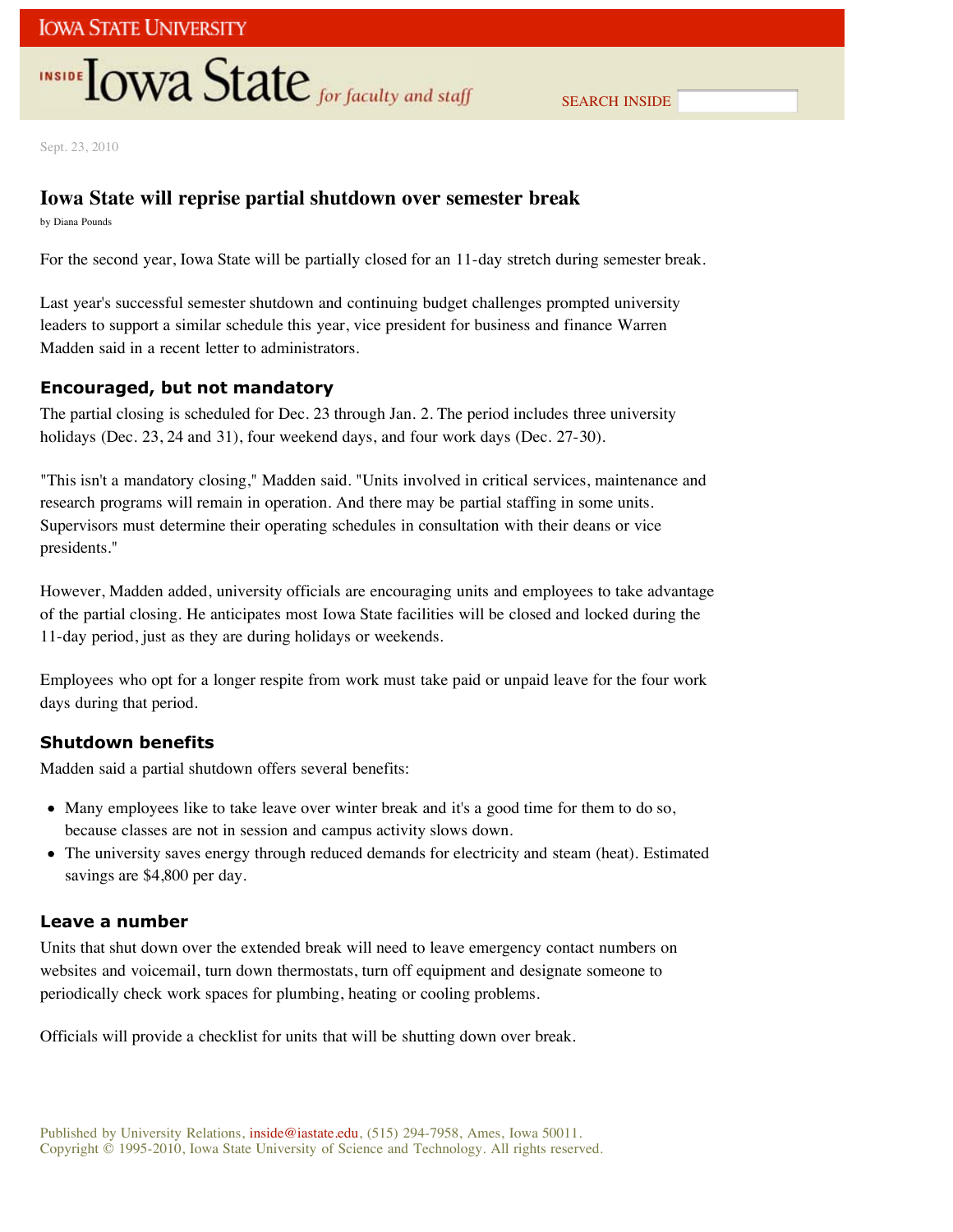SEARCH INSIDE

Sept. 23, 2010

### **Time to get your flu shot**

by Paula Van Brocklin

Roll up your sleeve. Flu season is fast approaching and Iowa State again is offering employees vaccinations at no cost. The good news is there's no need for two shots this year; the new vaccine includes both the H1N1 and seasonal flu vaccines in one dose.

Occupational medicine staff will administer the flu shots while supplies last weekdays from 10 a.m. to 4 p.m. Oct. 11-29 in 205 Technical Administrative Service Facility (TASF). No appointment is necessary. Be sure to bring your ISU ID card or your university ID

**Flu shot clinic** 205 TASF Oct. 11-29, 10 a.m.- 4 p.m. No appointment necessary

number to the shot clinic. Please note there is limited parking in front of TASF.

Flu shots will be provided at no cost for the following eligible groups:

- Faculty
- Merit
- Professional and scientific
- Contract employees
- University Child Care (employees only)
- Miscellaneous affiliate employees enrolled in ISU health plans (ISU Foundation, Iowa State Daily, Greek house directors). Some affiliate organizations will need to pay for their participating employees' vaccinations.
- Retirees on university health plans who are not yet 65

Students, post docs and visiting scholars are not eligible to receive flu shots at the clinic in TASF. These individuals should contact the Thielen Student Health Center, 4-5801, for flu vaccine information.

Employees are encouraged to attend the clinic at their earliest convenience. For more information, call 4-0874.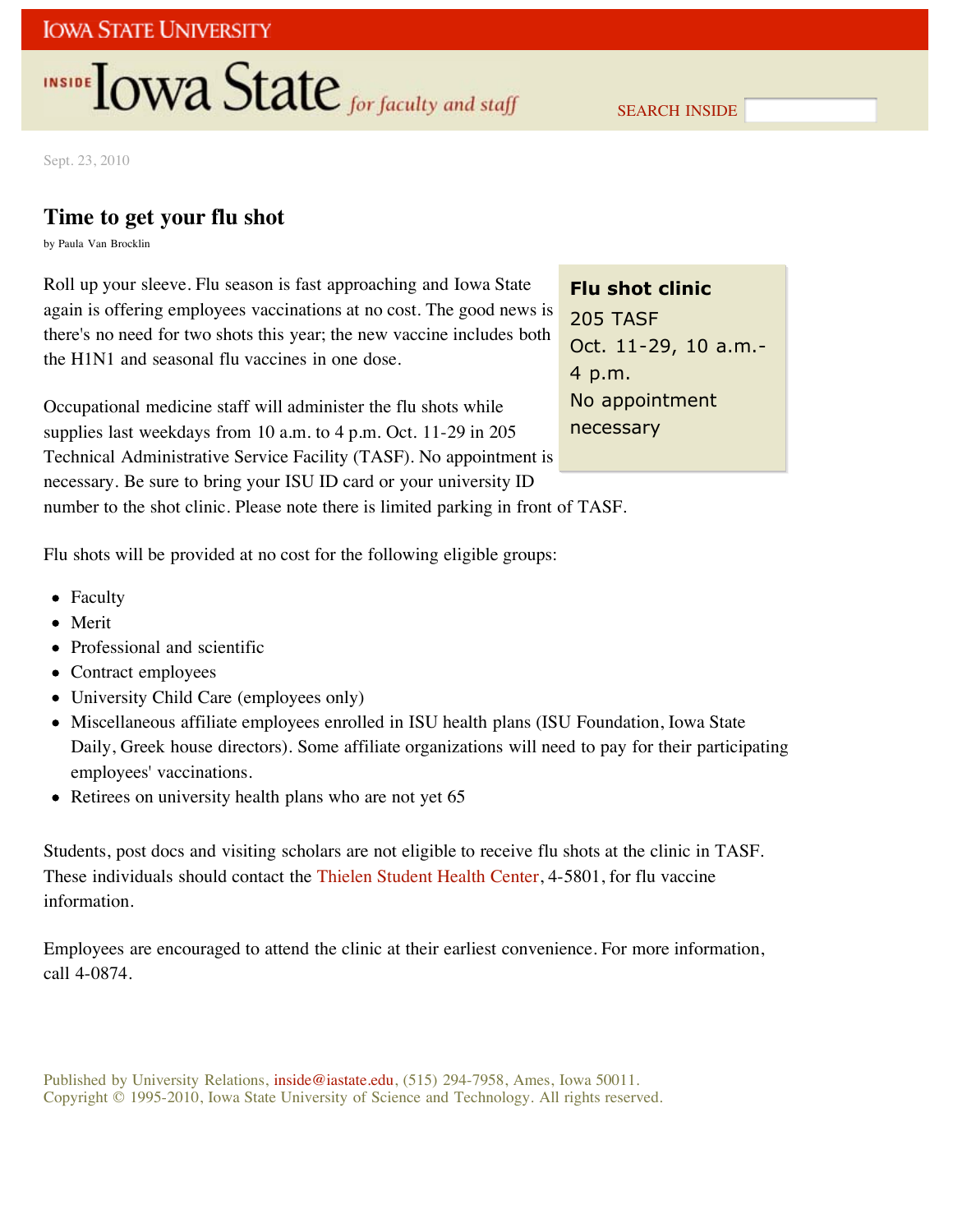Sept. 23, 2010

## **Public meetings scheduled to discuss the latest on Campustown redevelopment**

by Annette Hacker, News Service

Members of the Ames/ISU community are invited to participate in an update on Campustown redevelopment.

The public meeting will be held Wednesday, Sept. 29, from 5:30 to 6:30 p.m. at the Memorial Union Maintenance Shop. Free popcorn will be served, and soft drinks may be purchased.

Representatives of Kansas City, Mo.-based LANE4 Property Group, the master developer tasked with creating a development concept for Campustown, will share the current project status and findings from public input sessions held in June. At that time, they asked community stakeholders for their thoughts on Campustown's strengths and weaknesses, and for their ideas about the types of retail, restaurants and amenities they'd like to see in the area south of the Iowa State campus.

#### **Public meetings**

- Sept. 28, City Council, 7 p.m., council chambers, City Hall
- Sept. 29, Ames/ISU community, 5:30-6:30 p.m., MU Maintenance Shop
- $\bullet$  Sept. 29, GSB, GPSS, 7 p.m., MU Campanile Room

Although Campustown redevelopment still is very much in the research stage, campus planner Cathy Brown said developers will articulate general concepts and next steps for the project at Wednesday's meeting. It's also another opportunity for people to ask questions and provide input.

"We are hearing a lot of the same things on the wish list for Campustown from students, faculty, staff, Ames residents who live near campus and those who live farther out in the community," Brown said.

The developers also scheduled public presentations at the Ames City Council meeting at 7 p.m. on Tuesday, Sept. 28; and at a meeting with representatives of the Government of the Student Body and Graduate and Professional Student Senate at 7 p.m. on Wednesday, Sept. 29, in the MU Campanile Room.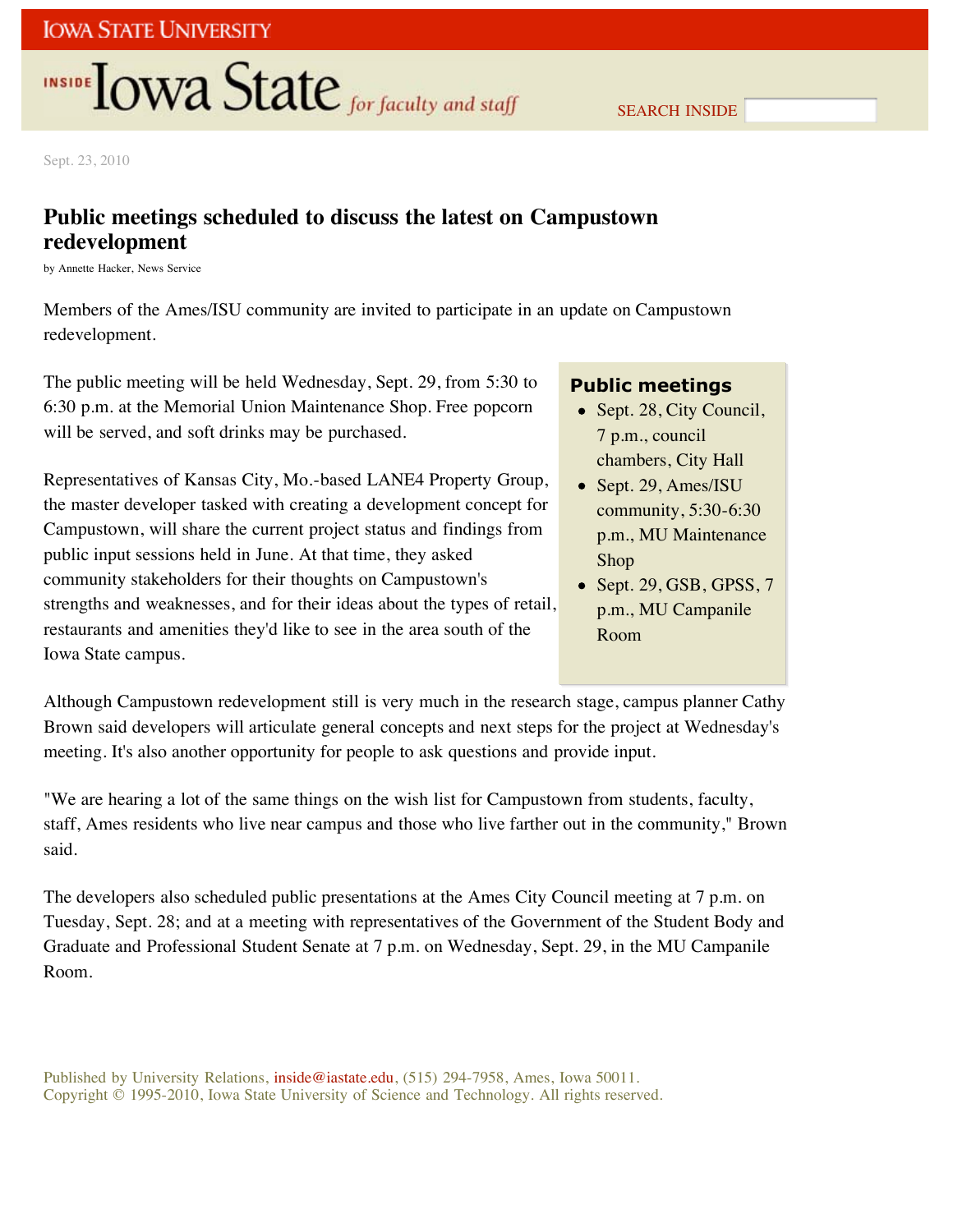## INSIDE **IOWA State** for faculty and staff

SEARCH INSIDE

Sept. 23, 2010



## **A little help getting here**

The prototype directional sign for campus entryways was installed recently on South Fourth Street, adjacent to the Iowa State Center parking lots. Look for more signs to be installed around campus this fall. *Photo by Leah Hansen*.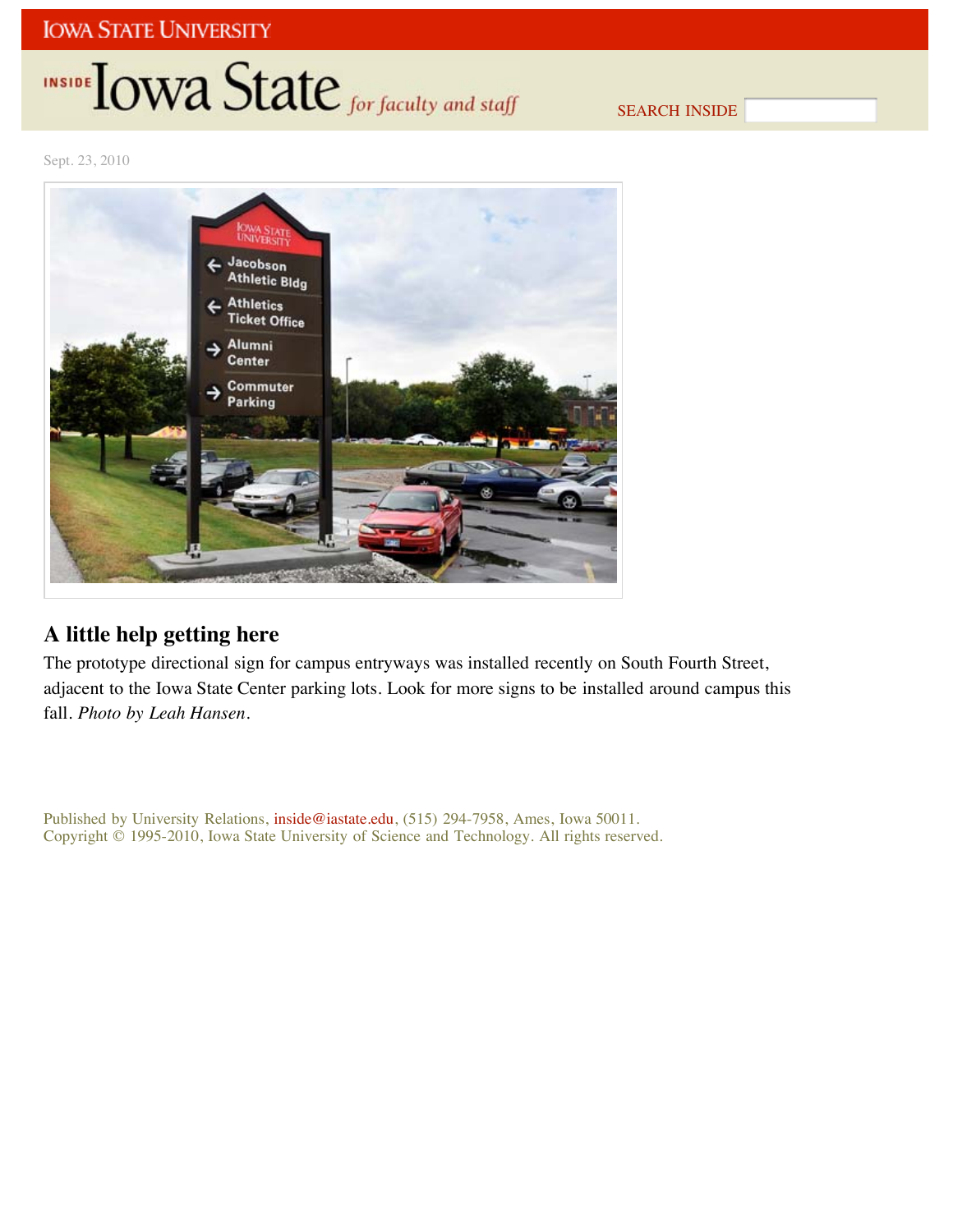Sept. 23, 2010

## **Salary increases, flood recovery are part of FY12 budget planning**

by Anne Krapfl

New revenue from additional entrepreneurial efforts, flexibility in anticipating state funding and an "aggressive plan to enhance faculty and P&S salaries" are top goals as the university begins to develop an operating budget for the year that begins July 1, 2011.

Executive vice president and provost Elizabeth Hoffman, whose office coordinates budget planning, posted her first memo (PDF) on the FY12 budget development process on Sept. 16. In addition to goals for the FY12 budget, it includes a summary of state appropriation requests approved last week by the state Board of Regents and a budget development timeline (PDF).

### **Goals to guide FY12 budget development**

Hoffman outlined these goals for the university community in the FY12 budget (order doesn't indicate priority):

#### **Read more**

Budget Development Memo #1 (PDF)

- Create stronger communication channels among all units involved in student admissions. Link institutional and college-level enrollment goals and targets
- Continue to monitor and develop intentional and creative undergraduate student retention strategies
- Enhance research activity and the indirect cost revenue that results from careful allocation of resources
- Plan for a range of possible funding levels from state appropriations
- Explore additional entrepreneurial activities that will provide alternate sources of revenue and are consistent with strategic goals
- Pursue an aggressive plan to enhance faculty and P&S salaries and balance that with employee benefit plans and the anticipated cost increases
- Focus energy and attention on flood recovery efforts. Maximize FEMA and insurance reimbursements to the extent possible

She said the process of developing the university's budget requires participation from all ranks and corners of campus, including deans, vice presidents, department chairs, unit directors, budget advisory committees, the Faculty Senate, P&S Council, faculty and staff.

## **New strategic plan is a driving force**

In her memo, Hoffman also reminded the university community of the 2010-15 strategic plan (which also received regents' approval last week) and the importance of maximizing revenues, monitoring costs and watching for opportunities for greater efficiency in order to have funds available for the top priorities in that plan.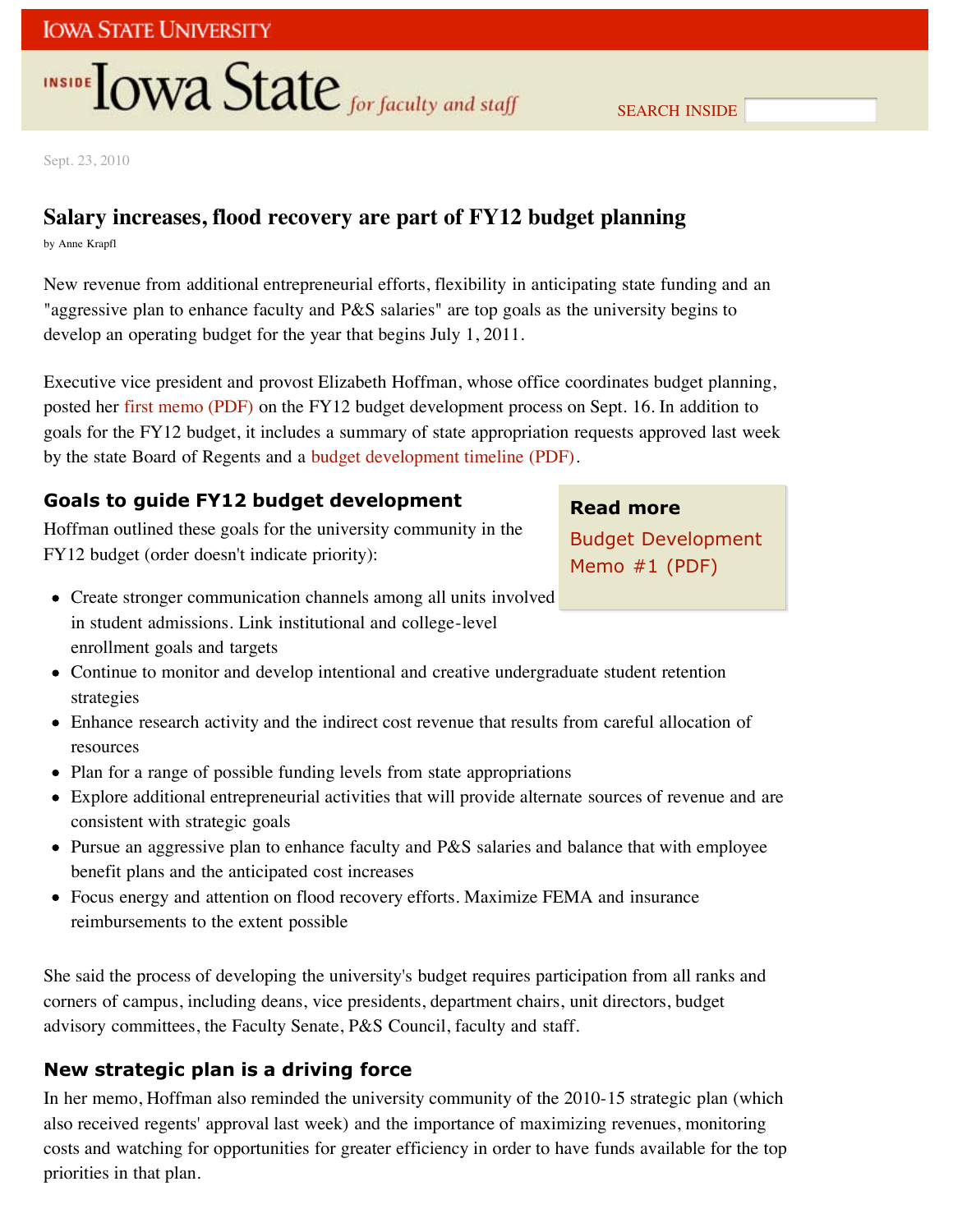"Academic excellence and program quality are the bedrock of Iowa State's mission and values," she wrote. "Interdisciplinary approaches to teaching, outreach and research are key ways to achieve that excellence and quality."

### **Up next**

Hoffman's next budget memo likely will be posted in early December. Through fall semester, budget work will focus on developing preliminary student enrollment projections for the 2011-12 academic year and a policy on salary increases. Budget planners also await the outcomes of the Iowa revenue estimating conferences, scheduled for mid-October and early December. A three-member appointed team meets three times a year to estimate state revenues for both the current and following fiscal years.

A preliminary FY12 budget will be sent to the regents office in early April; the board will be asked to approve a final budget in June.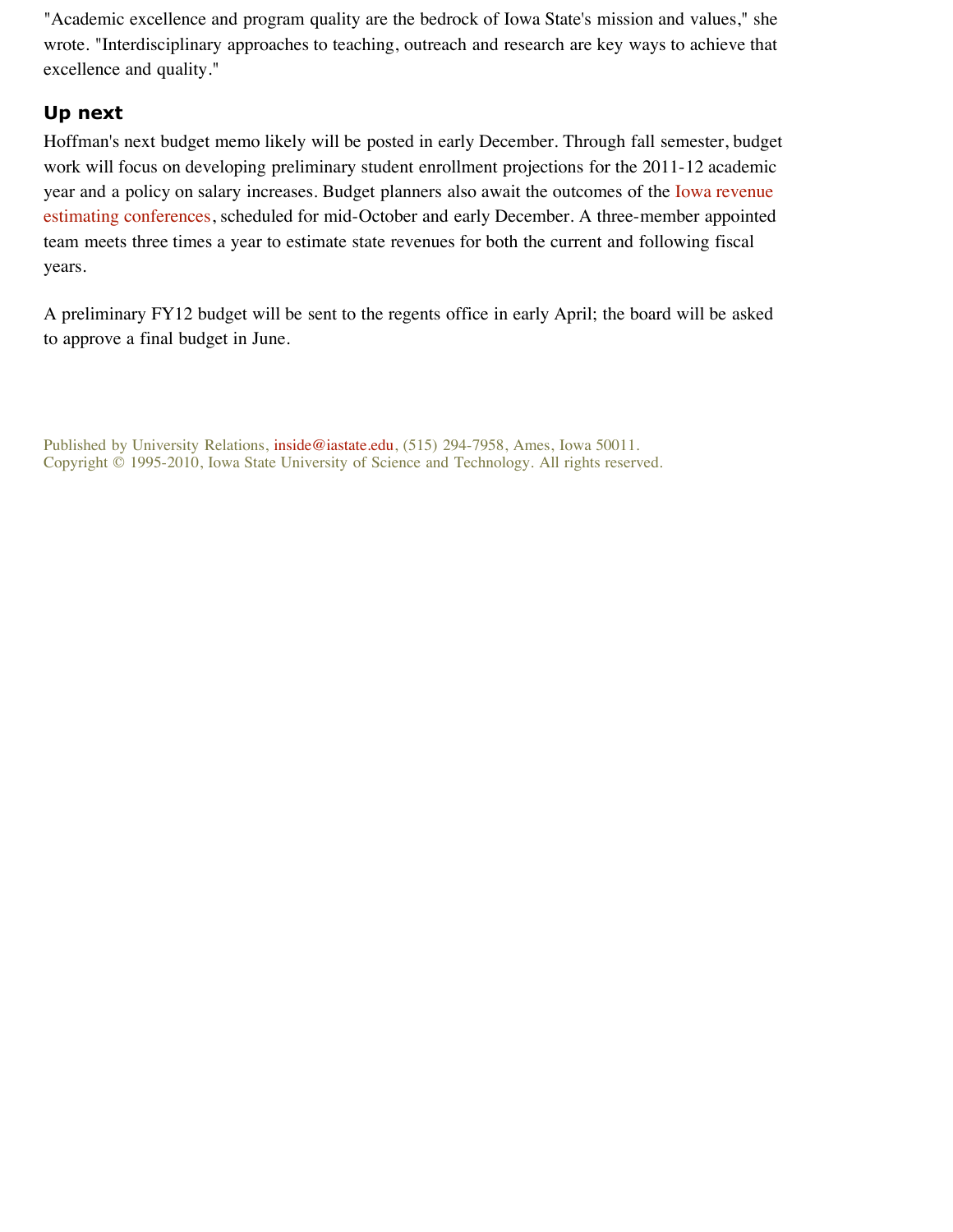SEARCH INSIDE

Sept. 23, 2010

### **Senate opens new academic year**

by Erin Rosacker

The Faculty Senate convened Sept. 21 for its first meeting of the new academic year. Senators cleared a pair of business items held over from last spring, including unanimous approval for a new master's of industrial design in the College of Design.

Senators also approved *Faculty Handbook* revisions that better define the voting process for approving, merging or discontinuing academic programs. The changes to section 10.8 align with handbook revisions approved in May.

An amendment proposed by Annemarie Butler (philosophy and religious studies) to change the department's role in discontinuing academic programs narrowly passed. Rather than having only advisory input, the amendment requires a departmental vote on the proposed discontinuation of its majors. That vote can be overridden by a super majority (two-thirds) decision in the Faculty Senate.

"I would like to make sure that departments have a say in the future of their programs," Butler said.

#### **Policy input**

A parental leave draft policy was extracted from the consent agenda and discussed later in the meeting. The draft, developed by the university's Work/Life Advisory Committee, would apply to faculty, professional and scientific staff, post docs and nonorganized merit supervisory employees. The university committee is seeking senate feedback on the draft policy (PDF), which is available on the Faculty Senate website.

Proposed changes include a maximum of 15 working days of parental leave for any new parent of a child through birth, adoption or fostering. Birth mothers would be eligible for up to eight weeks of leave time. Both would allow the use of sick leave, vacation or unpaid leave. FMLA (Family and Medical Leave Act) leave would run concurrently for eligible employees.

#### **Student affairs update**

Vice president for student affairs Tom Hill was invited to address senators. His office will undergo a review by an appointed senate committee. Senate bylaws require five-year reviews of administrative offices.

In his remarks, Hill shared these numbers:

- 640, number of full-time equivalent student affairs staff members
- 2,100+, number of student employees
- \$171 million, student affairs budget
- \$48 million, total financial aid awarded
- 85 percent, ISU students who receive some type of financial aid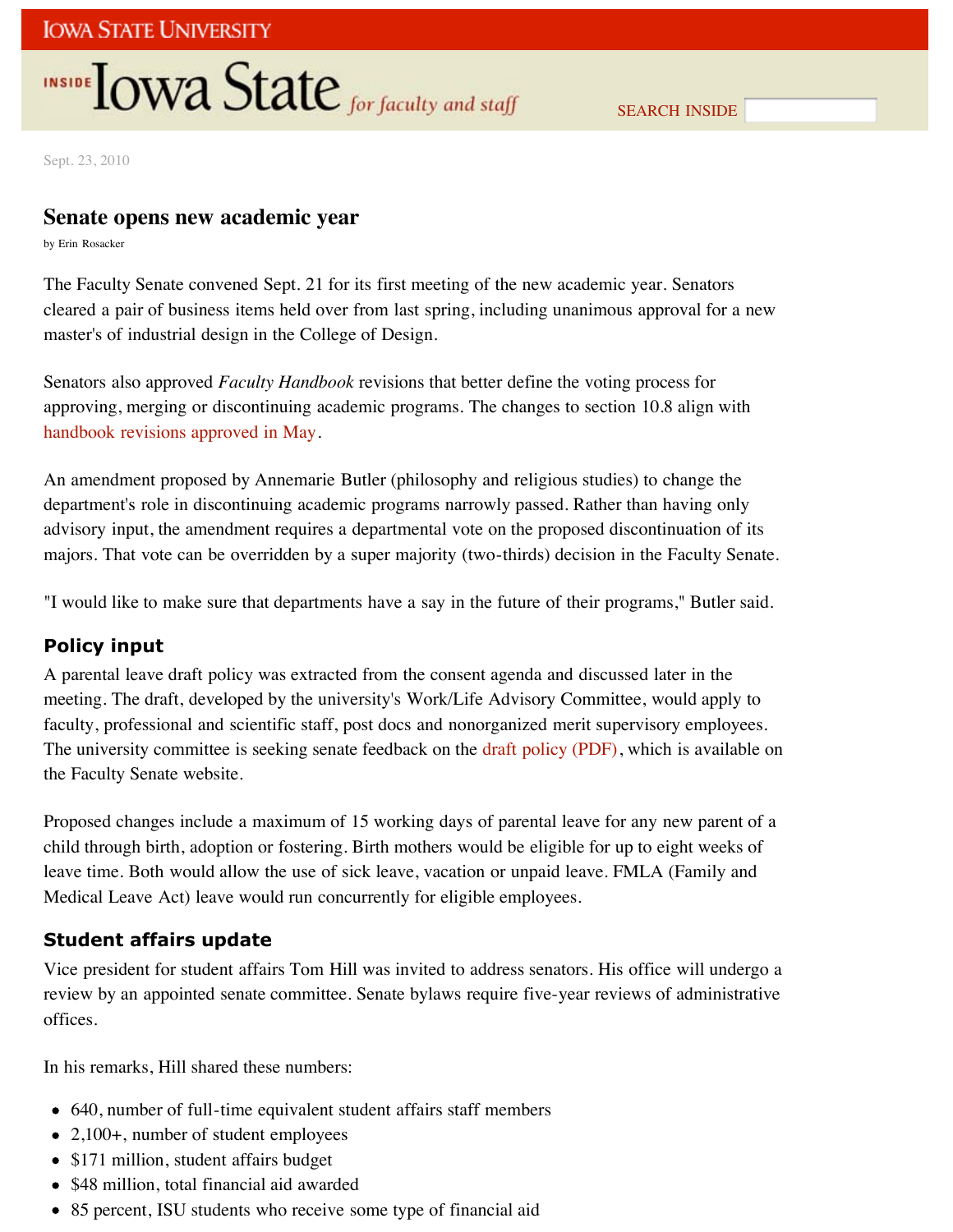- 2.3 million, number of people who visit the Memorial Union annually
- 9,400, number of student contracts with the residence department
- 3,868 students in 76 learning communities

### **On the horizon**

A proposed bachelor of engineering technology (BET) degree in information and computer engineering technology was omitted from this month's agenda. University Professor Doug Jacobson, who proposed the degree, was unable to attend the meeting.

The program proved controversial during senate discussion when it was introduced in May. Senators expressed concerns about its similarity to existing computer science and management information systems programs. Senate president Micheal Owen said the item will return in a future agenda.

Owen said other issues the senate likely will address this year include:

- Post-tenure review and report (PDF)
- Changes to section 2.7 (academic reorganizations) of the *Faculty Handbook*
- Review of the handbook's faculty conduct policy (section 7.2)
- Report on non-tenure eligible faculty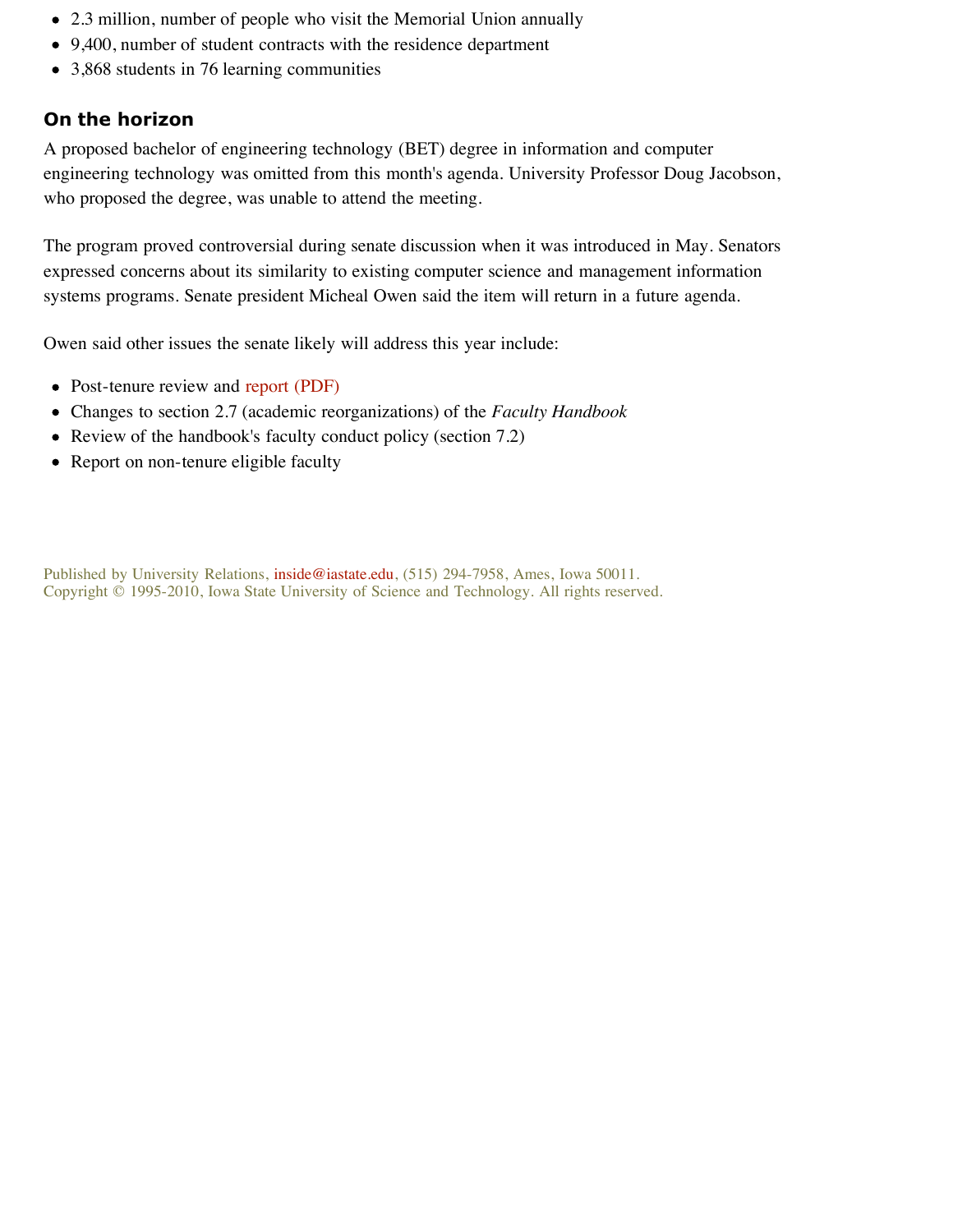SEARCH INSIDE

Sept. 23, 2010

## **Iowa State makes the lists in two recent rankings**

by John McCarroll

More than 300 employers were scheduled to take part in career fairs this week at Iowa State, and a recent report by the *Wall Street Journal* says there's a reason for the high level of interest.

### *WSJ* **recruiters' ranking**

Iowa State is identified as one of the top 45 colleges and universities across the country in providing well-prepared graduates, according to a *WSJ* survey of nearly 500 recruiters for the largest companies, non-profit organizations and federal agencies.

In rankings by major, the College of Engineering is No. 14, nationally.

The newspaper provided the recruiters a list of 100 colleges and universities, including Iowa State, and asked them to identify the schools "whose bachelor degree graduates were the best-trained and educated, and best able to succeed once hired."

Based on the recruiters' responses, the *WSJ* ranked the top 26 colleges and universities and identified 19 additional schools, including Iowa State, that had high scores.

### **U.K. weekly's world rankings**

Iowa State also is among the top 200 universities in the world, according to rankings released by *The Times Higher Education,* a weekly publication based in the United Kingdom. In its 2010-11 World University Rankings, the magazine ranks Iowa State 156th.

*Times Higher Education* bases the rankings on 13 performance indicators, reflecting all three of the core missions of a university: teaching, research and knowledge transfer. The magazine says it previously relied more heavily on reputation in ranking universities worldwide.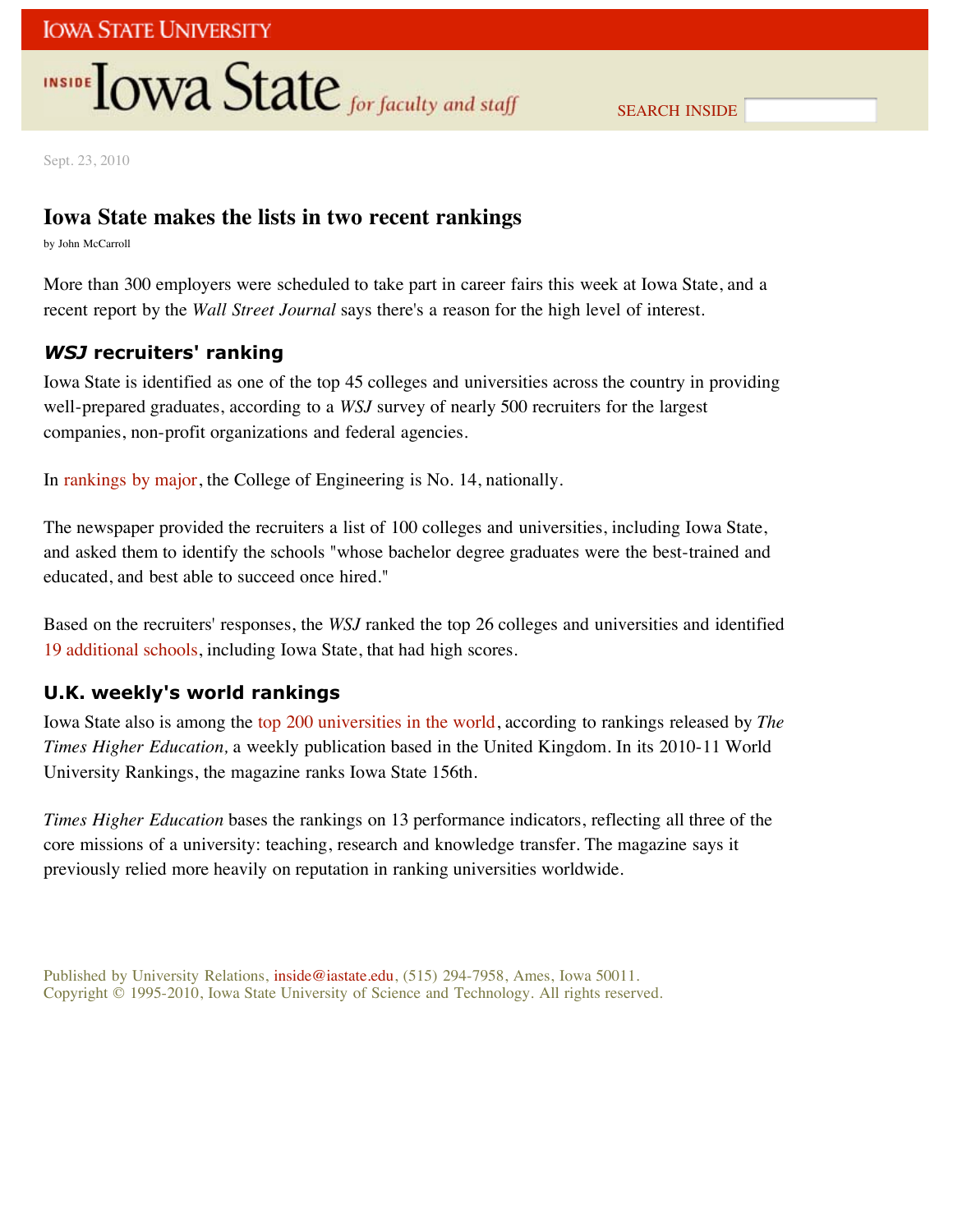# INSIDE **LOWA** State for faculty and staff

SEARCH INSIDE

Sept. 23, 2010



More than 60 faculty and staff were honored during the Sept. 20 convocation and awards ceremony. *Photo by Bob Elbert.*

### **Flood recovery, salary increases, Campustown revival on the agenda**

by Diana Pounds

President Gregory Geoffroy's Sept. 20 convocation address to faculty and staff was part status report ("where we stand right now") and part to-do list ("important items on our agenda"). Here are highlights of the president's comments on a variety of issues:

#### **Flood recovery**

Devastating flooding on campus in August "was bad, but it could have been much worse if it had not been for the good work of many people." Flood cleanup and damage assessment is nearly complete and ISU officials are working with FEMA (Federal Emergency Management Agency) and insurance carriers to begin restoring facilities.

"We anticipate that most of the expenses will be covered in some combination by insurance and by FEMA, along with many in-kind contributions from the university."

#### **Record enrollments**

ISU's record 28,682 students is due to increased enrollment of outof-state students. However, Iowa State also continues to enroll more Iowa high school graduates and more Iowa community college transfers than any other university.

Iowa State must continue to provide a strong student-centered education. Student recruitment efforts require continued focus in light

"I want to reemphasize that, in spite of the budget challenges and the difficulties they cause us, as we move ahead we absolutely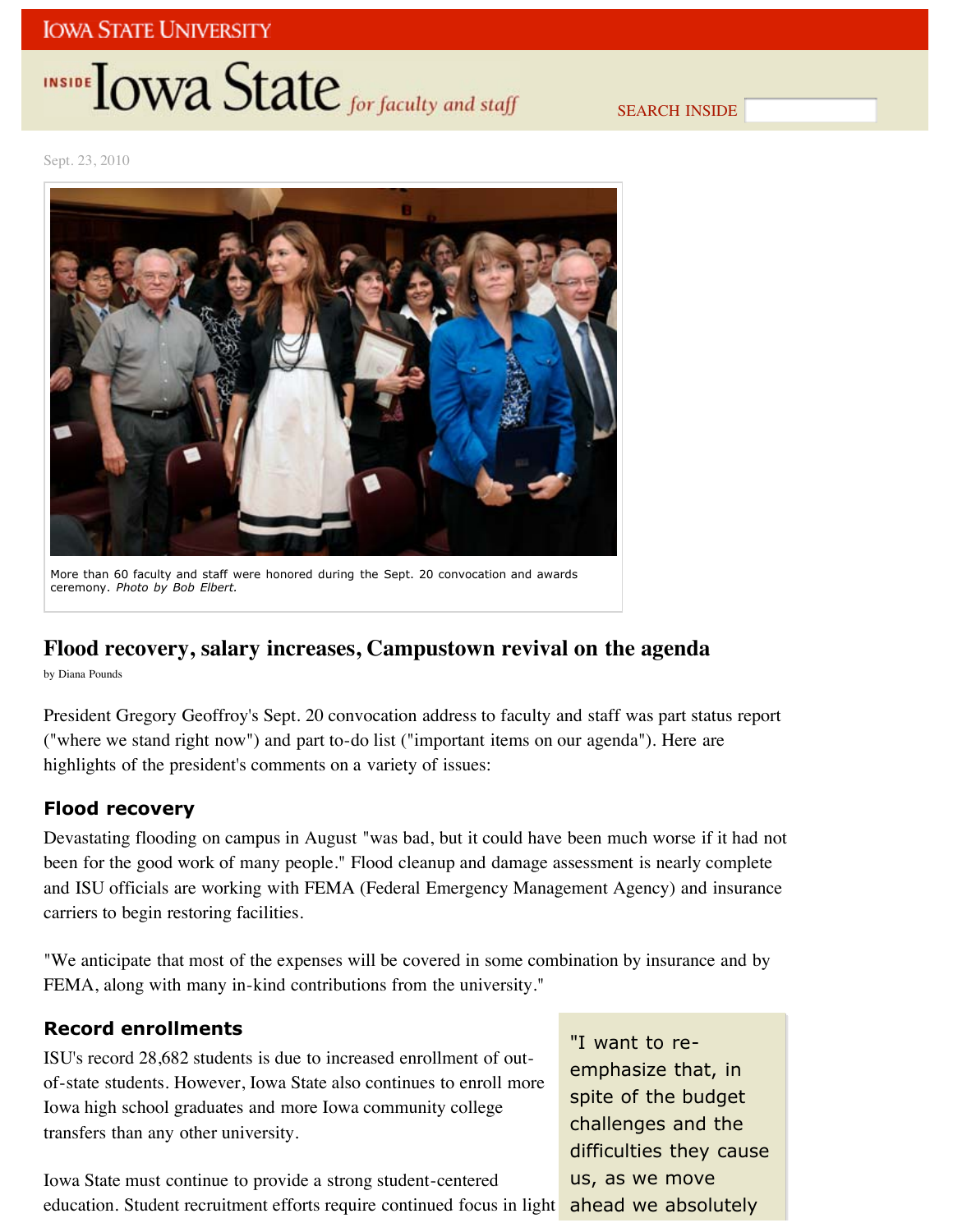of declining numbers of high school graduates in the upper Midwest.

### **Sponsored success story**

Iowa State's 27 percent increase in sponsored funding, to a record \$388 million, is a great success story. Special federal stimulus funds helped, but accounted for only about a quarter of the growth.

"The rest is simply due to the great work of our faculty and staff in competing so successfully for those funds."

### **Alumni-strong**

Nineteen percent of all living alumni belong to the ISU Alumni Association. "Nineteen percent may not sound like a big number, but in the world of alumni associations, that's a very big membership."

### **Campaign nears the mark**

With "exceptionally strong support from alumni and friends," the university is closing in on the \$800 million goal of "Campaign Iowa State: With Pride and Purpose." The tally stands at \$794 million with

10 months left in the campaign. The goal of doubling the number of endowed faculty positions to 150 already has been reached.

## **Decline in ISU's share of state tax revenues**

Since 2000, Iowa State's share of state tax revenue has declined 41 percent. The decline results from state elected leaders giving higher priority to other state funding needs, such as transportation, health care, public safety, K-12 education and community colleges.

A priority this year will be to convince elected leaders of "how essential it is for Iowa to have strong public universities if Iowa is to be a strong competitor in a global economy."

## **Facing budget realities**

"We do have to face the realities and adjust to the decreased funding that has been dealt us and follow through on the budget adjustment plans that have been developed by our colleges and other university units in response to the state funding cuts. Nearly all of those plans involve a progressive, phased budget reduction that will take one or more years to see through to completion."

### **Salary increases a priority**

"After two years of essentially frozen salaries, we simply have to find some way to give a reasonable salary increase for the next year. It's far too early to know what level that will be or the funding sources, but we simply have to make it a top priority as we do the budget planning."

## **Transforming Campustown**

Rejuvenating Campustown is the goal of a cooperative effort involving Iowa State, the city of Ames, and the LANE4 Property Group, a Kansas City developer hired by the city. Reports from the developers will be presented to the Ames City Council and other groups in the coming weeks.

"This will be a major priority for me and for the university leadership team this year, as it really is an almost once-in-a-lifetime opportunity to make a significant difference in a key part of our community that impacts all of us and especially our students."

have to keep a sharp focus on excellence (never lose sight of that) and on having a very high impact in everything we do. We must continue to focus on being a truly outstanding university, even though we have fewer resources to work with to achieve that."

President Geoffroy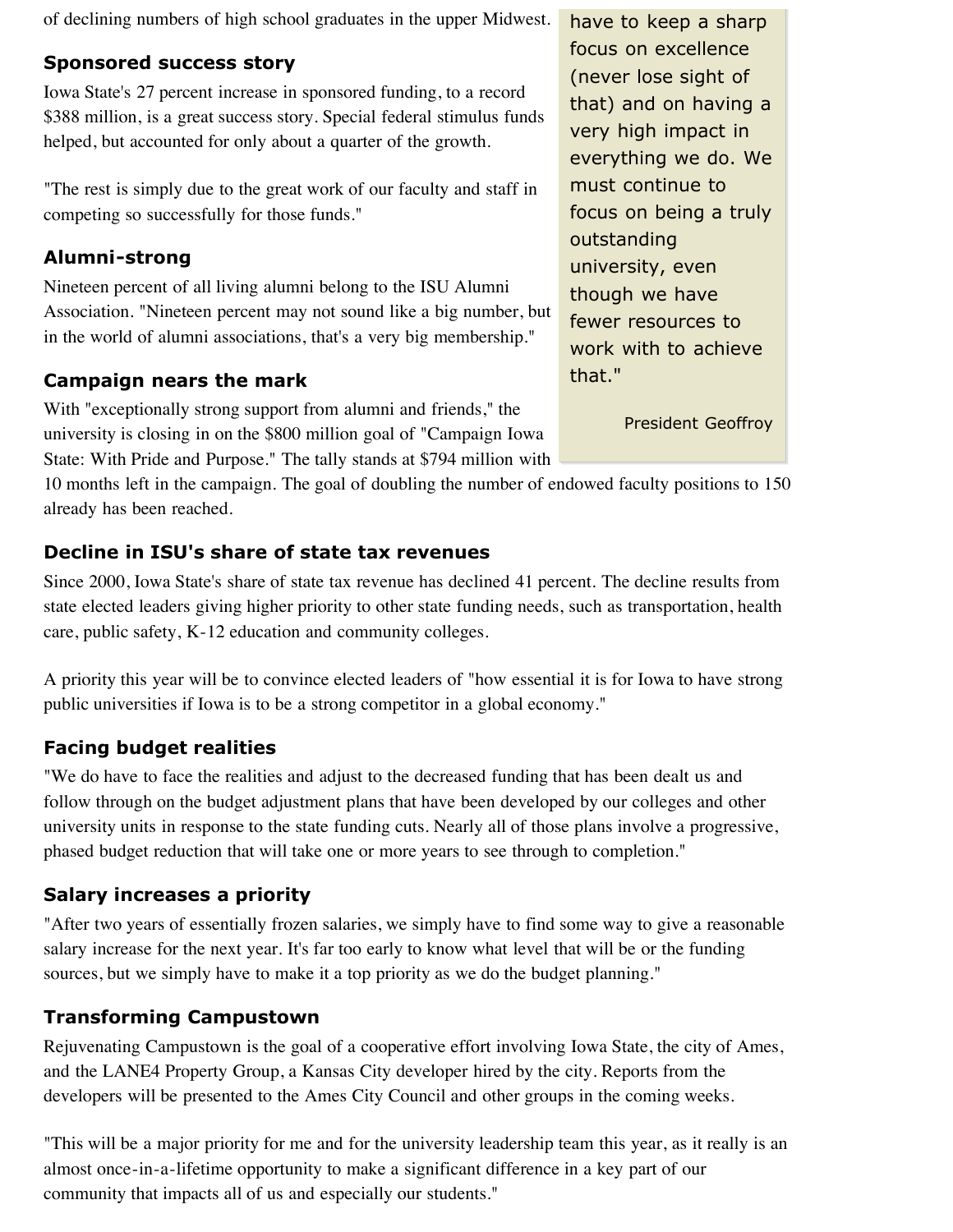### **Filling leadership vacancies**

Two important vacancies to fill this year are the dean of the College of Veterinary Medicine (finalists will be on campus for interviews over the next few weeks) and the vice president for extension and outreach.

#### **Winners**

Competitive success in athletics included: ISU's highest-ever ranking (34) in the Learfield Sports Director's Cup, wrestling's third-place national team finish and two individual champions, an Insight Bowl football victory, Sweet Sixteen berths for women's basketball and volleyball, and great track and cross country seasons capped by Lisa Koll's three championships.

Academic success included a near 80 percent graduation rate for Cyclone student-athletes, the highest in the Big 12, and No. 7 among the 95 schools in the six BCS conferences.

#### **Slide show**

See the president's convocation presentation (PowerPoint).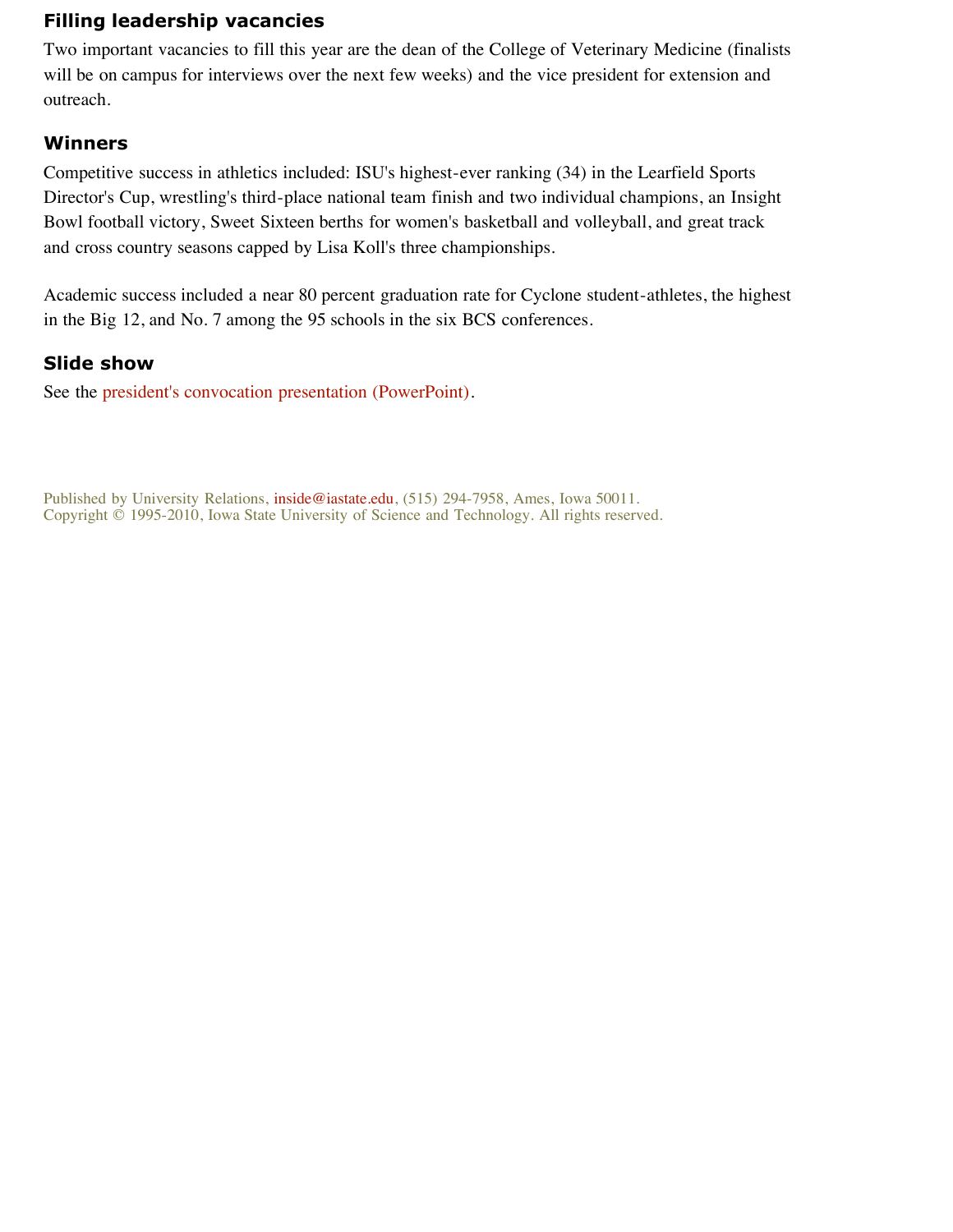SEARCH INSIDE

Sept. 16, 2010

## **Iowa State keeps an eye on 2050 in new strategic plan**

by Anne Krapfl

Becoming a world leader in "advancing the land-grant ideals of putting science, technology and human creativity to work" is Iowa State's task under its new strategic plan approved Sept. 16 by the state Board of Regents. Specifically, the university will tackle 21st century challenges by integrating basic research, new technologies and entrepreneurial applications. The plan will guide university decisions and strategies through 2015.

Under development since last September (and informally 12 months prior) and involving hundreds of faculty, staff and students in the deliberation, the strategic plan is built around four priorities president Gregory Geoffroy outlined in encouraging the university community to look farther ahead than the period of a single strategic plan -- to the year 2050. The goals are:

## **Approved plan** Full text of the 2010- 15 Strategic Plan

- Be a magnet for attracting outstanding students who seek educations that prepare them to make a difference in the world.
- Be a magnet for attracting outstanding faculty and staff who create, share and apply knowledge to improve the quality of life.
- Be internationally known for faculty, staff and students who address the challenges of the 21st century, including safe, nutritious food in adequate supply; sustainable energy sources; water quality and availability; a sustainable planet; and the health of plants, animals and humans.
- Be a treasured resource for Iowa, the nation and the world because we improve people's lives.

Each of these goals is supported by two or three action steps that help define it.

"Developing this five-year plan while also envisioning what Iowa State University should be at the mid-point of the century has been an extremely valuable process," Geoffroy said. "The goals in this plan are important not only for Iowa State, but also for the unique contributions we make for the betterment of Iowa."

Board president David Miles praised the plan on three points: it sets high expectations, the university stays true to the land-grant mission, and Iowa State remains committed to being a valuable resource for the state of Iowa.

#### **Measuring achievement**

Planners identified 11 measures by which the university community will gauge progress on the strategic plan. These vary from fall student enrollments to graduation rates, from faculty and staff accomplishments to their salaries measured against peer groups, from the university's rank in National Science Foundation funding to the number of partnerships and clients served -- locally and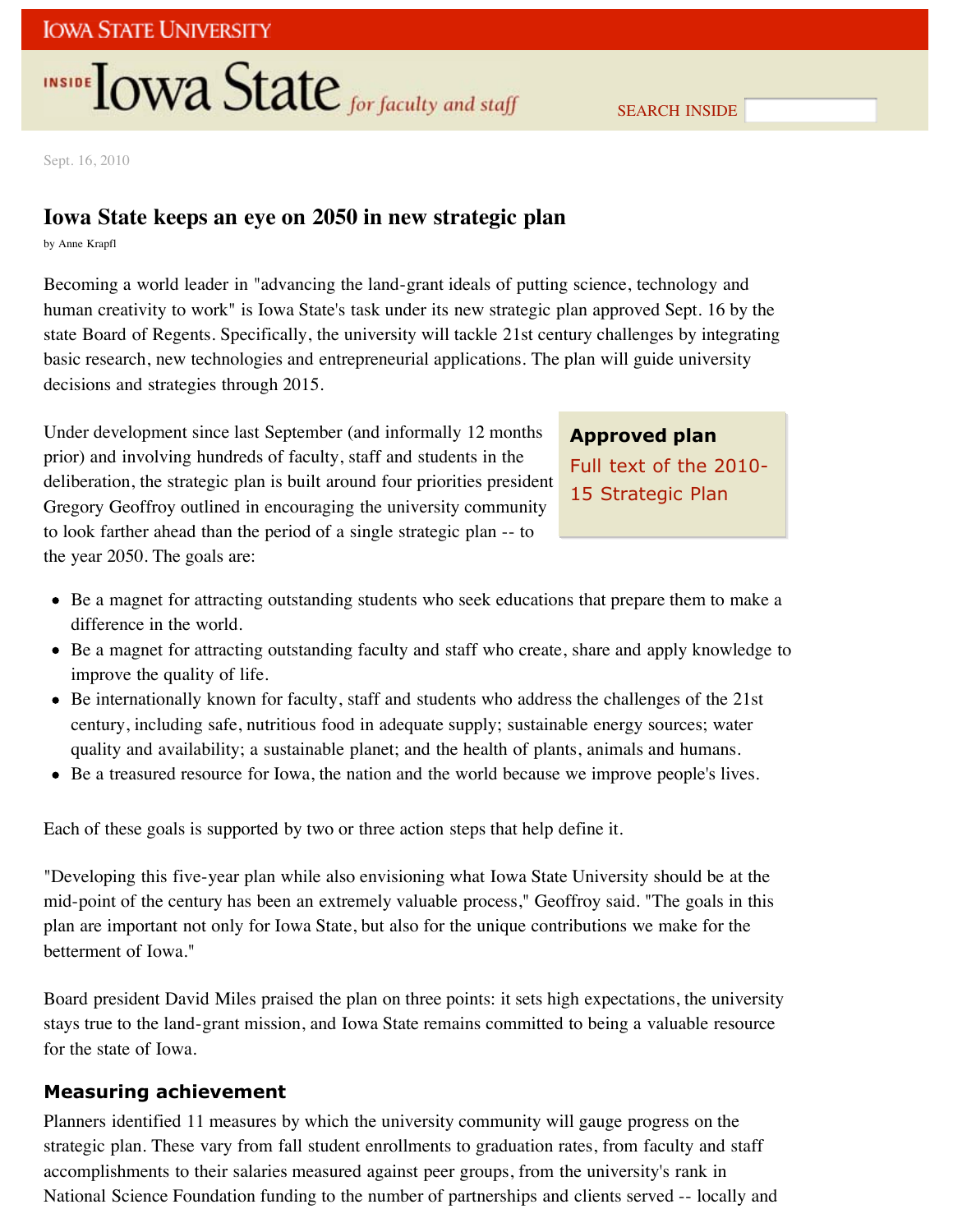internationally.

Executive vice president and provost Elizabeth Hoffman chaired a 23-member steering and writing committee that led the campus planning process and worked through more than a dozen strategic plan drafts in response to input from the university community.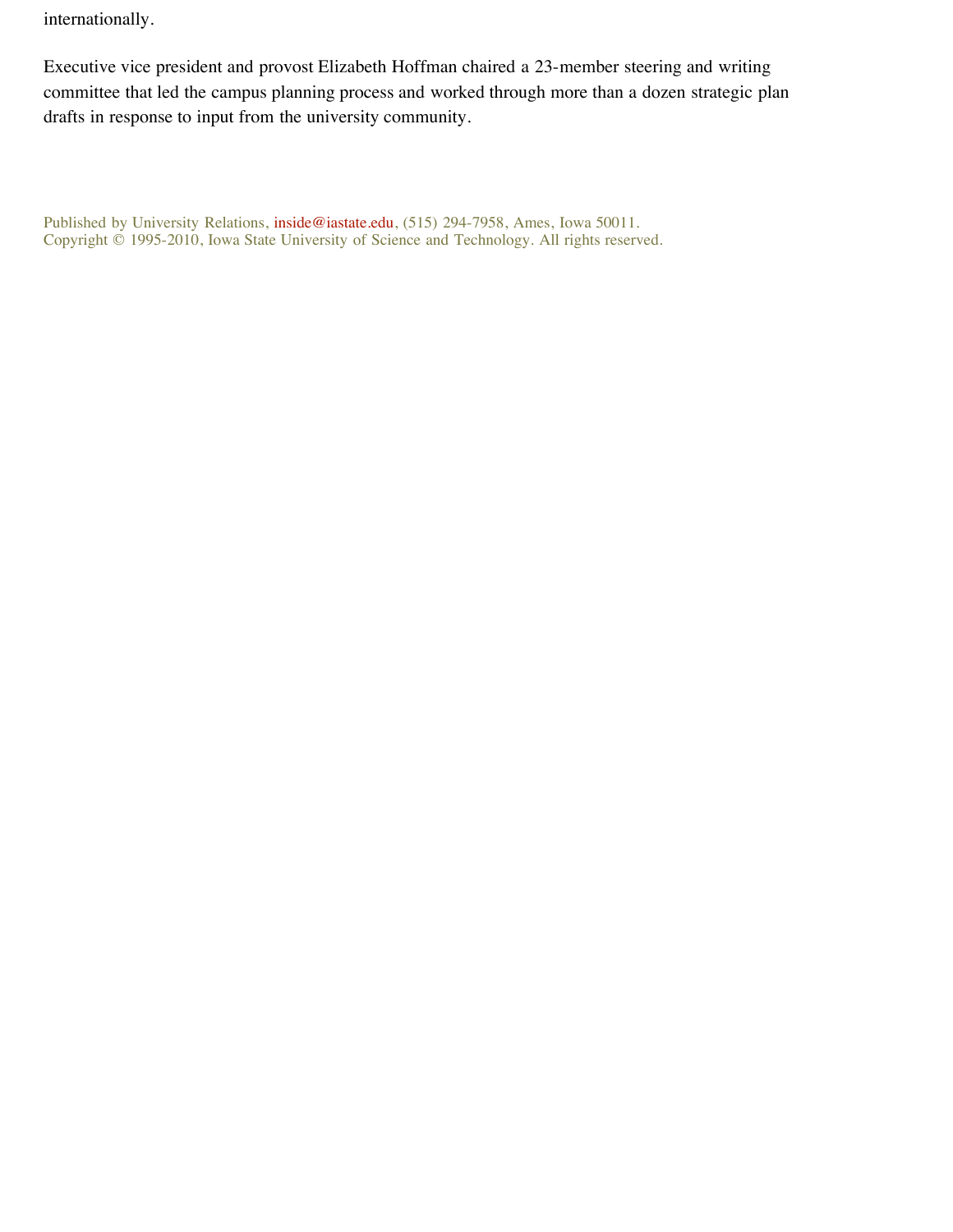Sept. 16, 2010

## **Regents approve expedited flood recovery, phase-out of athletics subsidy**

by Anne Krapfl

During its Sept. 16 meeting, the state Board of Regents approved Iowa State's request to use expedited construction and purchasing processes (detailed in the *Iowa Code*) to get flood-damaged buildings back in use as soon as possible. Hilton Coliseum, the Family Resource Center in University Village and the Lied Recreation Athletic Center are three of the most critical needs.

Vice president for business and finance Warren Madden provided the regents with a summary and update of the campus flooding. All 17 buildings affected by floodwater on Aug. 11 are dry, clean and safe, he said, and reconstruction has begun or will begin shortly in many of them.

There actually are no damage/reconstruction estimates for individual buildings yet, but he said the current best estimate of total damage is in the range of \$40 million to \$50 million. This includes cleanup, restoration and some mitigation. The expectation is that FEMA (Federal Emergency Management Agency) will reimburse 75 percent of costs not covered by the university's multiple insurance plans; the university, perhaps with state assistance, would cover the other 25 percent. He noted that things like employee labor could count toward the university's portion. A few other details Madden offered include:

- The only building requiring replacement is a maintenance shed at Veenker golf course.
- Flood reconstruction and reimbursement will take a year or two.
- There are no plans to move any buildings currently in the flood plain, but the university doesn't want to deal with the aftermath of another 100- or 500-year flood. Mitigation plans will be important to this recovery effort.
- University leaders have started discussions with city and county representatives about mitigation. "We don't want to take steps [for example, berms, dikes, levies] that will hurt others in the community. We need technical and engineering data to make these kinds of decisions," Madden said.

#### **Phasing out funds for athletics**

The board also approved president Gregory Geoffroy's proposal to eliminate, at the end of this fiscal year, the university subsidy to the athletics department. This year, \$1.6 million in state funds is going to the athletics budget -- or 3.8 percent of the \$41.6 million budget. The ratio of state funding for the athletics department has been incrementally declining since FY07, when it was nearly 10 percent.

At its March meeting, the board asked Geoffroy and University of Northern Iowa president Ben Allen to assess the feasibility of, and

#### **Read more**

Text of Warren Madden's flood update

Regents approve ISU 2010-15 strategic plan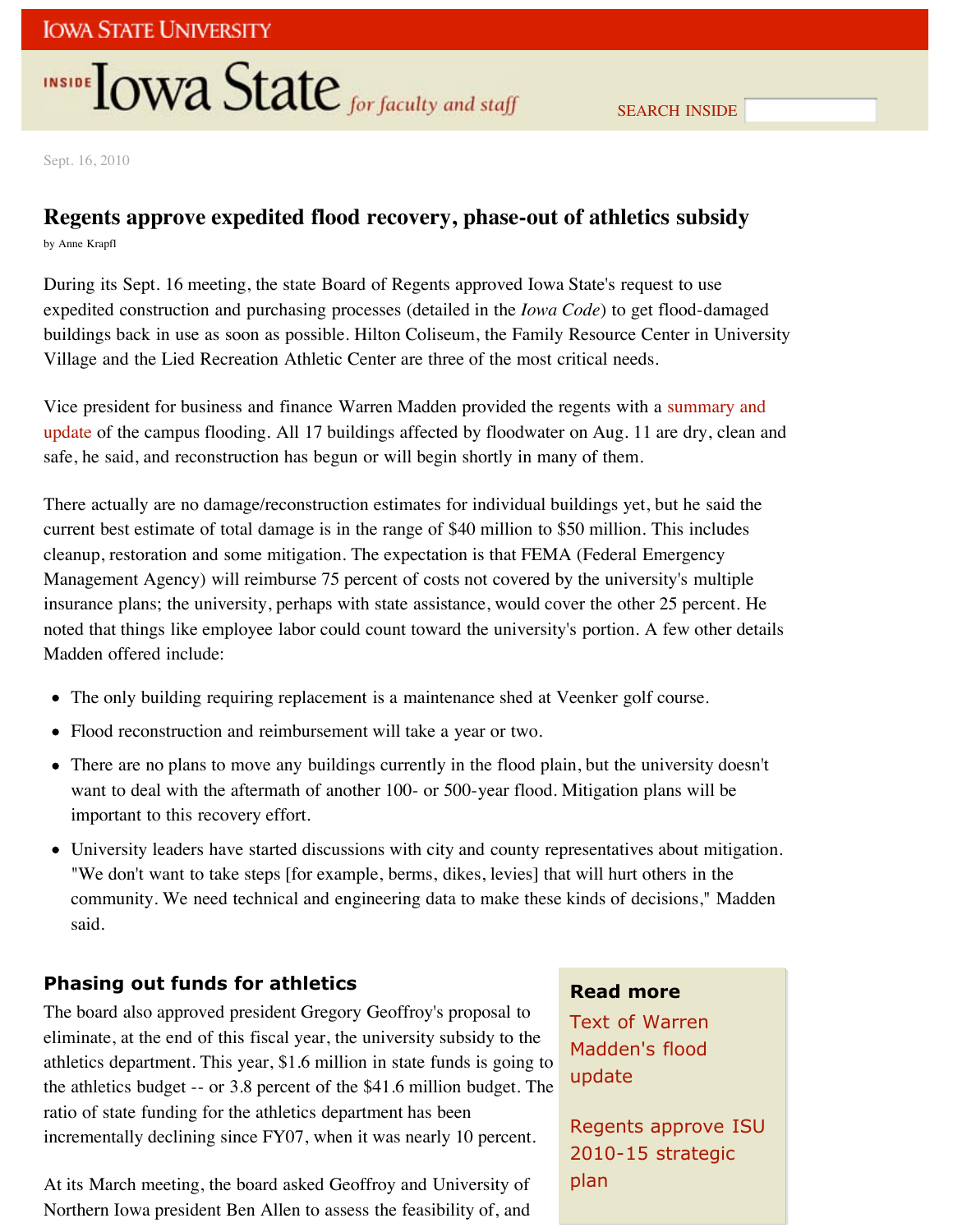develop a proposal to reduce or eliminate general fund subsidies for their athletics departments. The University of Iowa eliminated state financial support of athletics several years ago.

The athletics department will continue to receive tuition set-aside dollars. The university sets aside 22 percent of tuition revenues for student financial aid (regents policy requires a minimum of 15 percent). The university allows the athletics department to retain 22 percent (\$1.6 million) of the tuition generated by student-athletes recruited to ISU. Of that amount, \$1.3 million will be kept by the athletics department and used for scholarships for student-athletes; the remaining \$300,000 will be used by the student financial aid office for scholarships for general students.

### **Curtiss Hall renovation plans**

In other action, the board:

- Approved the schematic design and budget (\$3.6 million) for the proposed student services mall in Curtiss Hall, a remodel of 8,850 square feet on the ground floor (south wing). It will be home to the College of Agriculture and Life Sciences' student services, career services, study abroad and global agricultural programs, currently scattered throughout the building. The project cost will be covered by private gifts. The project is expected to begin in February and be completed by January 2012.
- Approved Iowa State's request to work with the same architect on the above project (Smith Metzger, Des Moines) and begin project planning on the proposed Harl Commons, also on the ground floor (beneath the auditorium wing) of Curtiss. Approximately 9,400 square feet of space on the ground and basement floors will create a new street-level entrance on the east side of Curtiss and a student lounge area, and provide space for the ALS college's agricultural entrepreneurship initiative. The project's estimated cost, absent a detailed budget yet, is about \$6 million. It also will be covered by private gifts, including a lead gift of \$1.5 million from Neil and Darlene Harl, Ames. Neil Harl is a professor emeritus of economics in the college.
- Approved state appropriations requests for FY12 (due to the state by Oct. 1). The requests include continuation of permanent appropriations in the current fiscal year, new funding totaling about \$28 million regents-wide for strategic initiatives and permanent replacement of about \$9.4 million in one-time funding this year. The regents' enterprise also asks to be included in a state incremental salary appropriation, but doesn't have a specific amount to request, pending salary negotiations this fall for collective bargaining employees for FY12 and FY13.